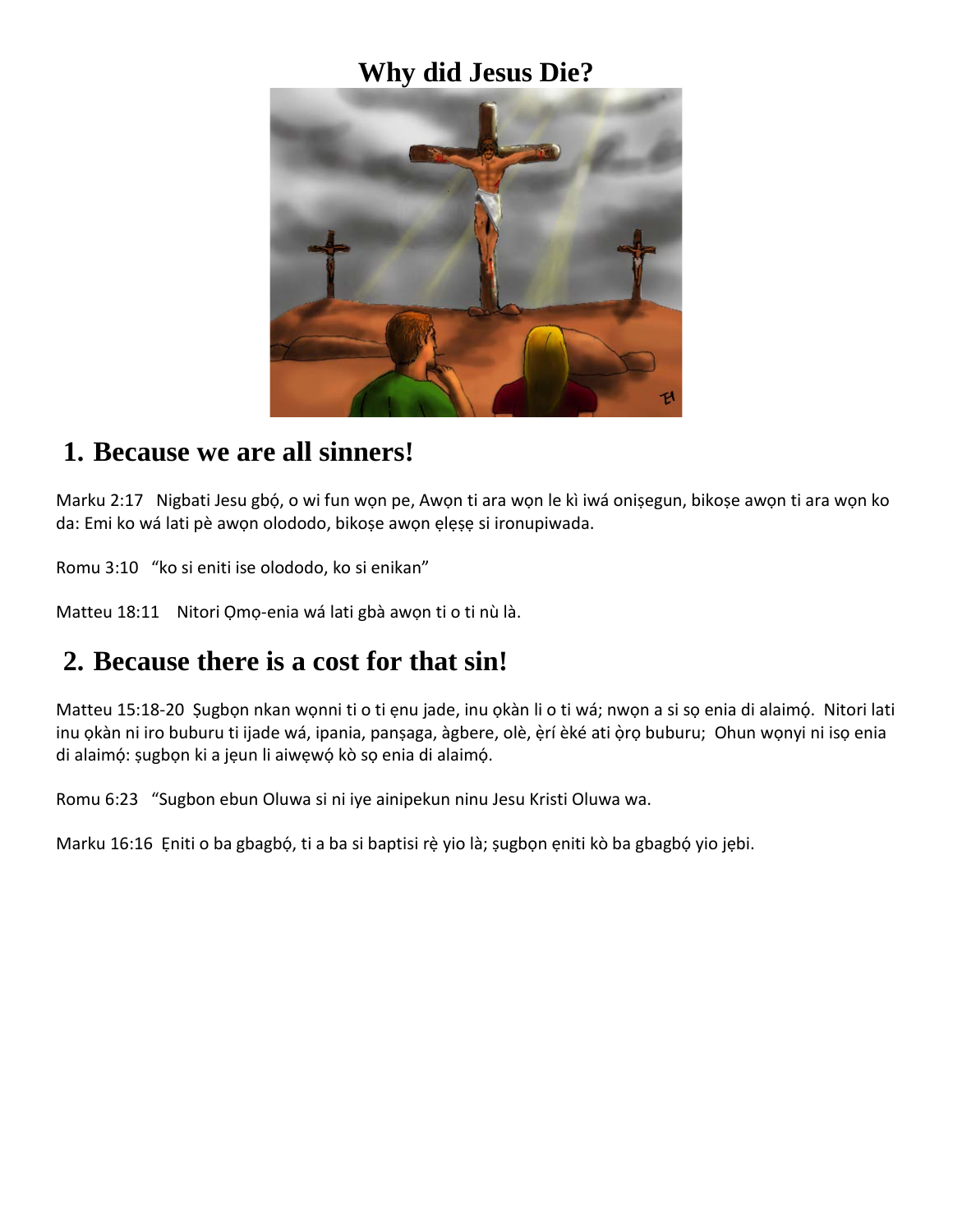

**There is a cost for sin!**

# **3. Because Jesus died and paid for our sins on the cross!**

Matteu 1:21 Yio si bí omokunrin kan, Jesu ni iwo o pè oruko rè: nitori on ni yio gbà awon enia rè là kuro ninu ẹ̀ṣẹ wọn.

Romu 5:8 " sugbon Oluwa fi ife re han si wa! Iku Jesu san gbese ese wa. Ajinde Jesu fi han wipe Oluwa gba Iku Jesu gege bi sisan gbese ese wa.

Johannu 3:16 Nitori OLorun fe araye tobe ge, ti o fi Omo bibi re kansoso funni, ki enikeni ti o ba gba a gbo ma ba segbe, sugbon ki o le ni iye ainipekun.

Matteu 18:11 Nitori Ọmọ-enia wá lati gbà awọn ti o ti nù là.

### **4. Salvation is a free gift, not by good works. You must take God's word for it, and trust Jesus alone!**

Efesu 2:8-9 Nitori ore-ofe li a ti fi gba nyin la nipa igbagbo: ati eyini ki ise ti enyin ti karanyin; ebun oluwa ni: ki se nipa ise, ki enikeni ma ba sogo.

Titu 3: 5 O gba wa la, Ki ise nipa ise ti awa se ninu ododo sugbon gegebi anu re li ogba wa la, nipa iwenumo atunbi ati isodi titun Emi Mimo

Iṣe 4:12 Kò si si igbala lọdọ ẹlomiran: nitori kò si orukọ miran labẹ ọrun ti a fifunni ninu enia, nipa eyiti a le fi gbà wa là.

# **5. We must put our faith and trust in Christ alone!**

Marku 9:23 Jesu si wi fun u pe, Bi iwọ ba le gbagbó, ohun gbogbo ni sise fun eniti o ba gbagbó.

Marku 1:15 O si nwipe, Akokò na de, ijọba Ọlọrun si kù si dède: e ronupiwada, ki e si gbà ihinrere gbọ́.